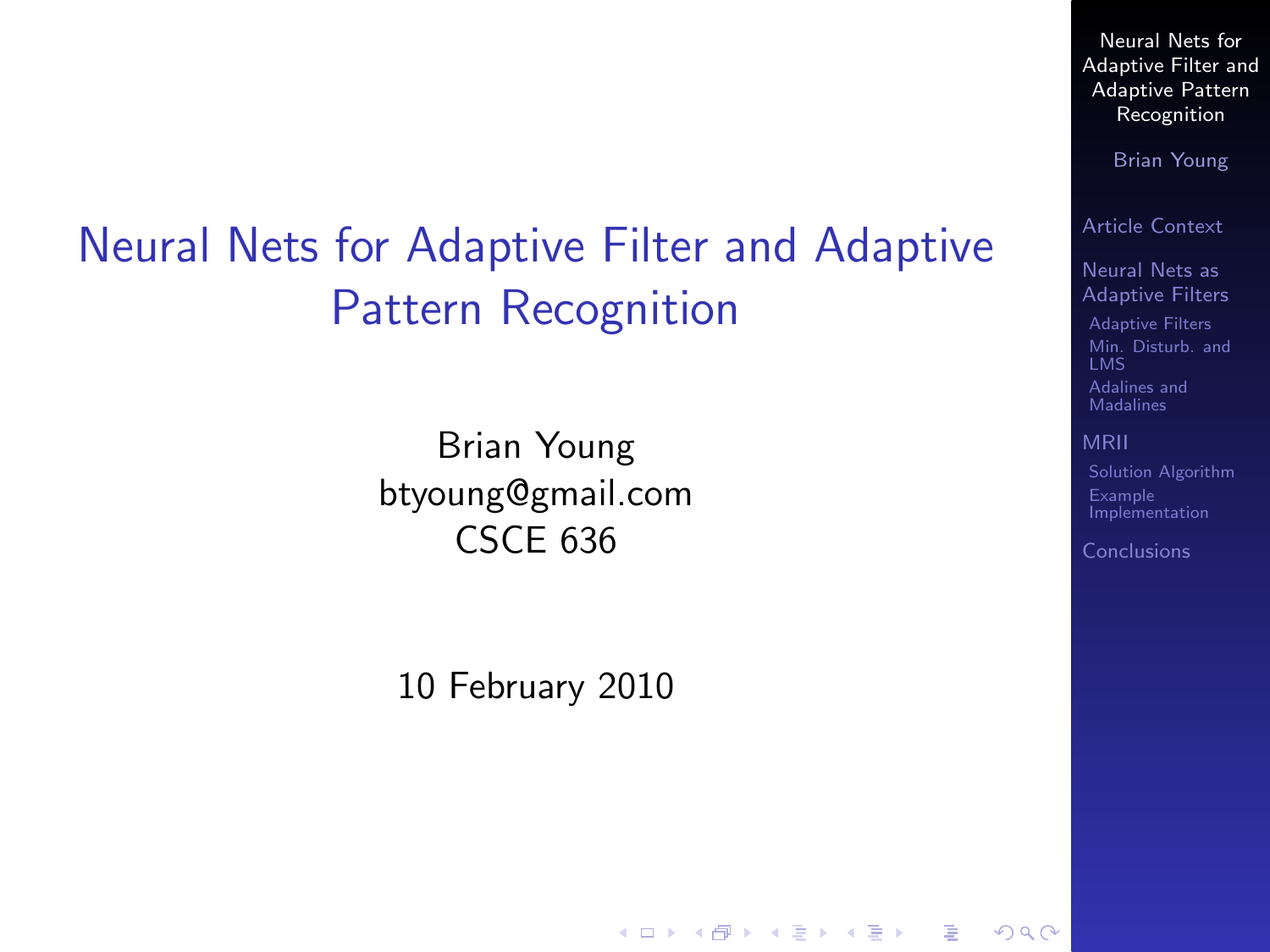### **Outline**

#### [Article Context](#page-2-0)

#### [Neural Nets as Adaptive Filters](#page-3-0)

[Adaptive Combiners and Filters](#page-3-0) [Minimal Disturbance and the LMS Algorithm](#page-6-0) [Adalines and Madalines](#page-10-0)

#### [Madaline Rule II \(MRII\)](#page-16-0)

[Solution Algorithm](#page-17-0) [Example Implementation](#page-19-0)

#### [Conclusions](#page-22-0)

Neural Nets for [Adaptive Filter and](#page-0-0) Adaptive Pattern Recognition

Brian Young

[Article Context](#page-2-0)

Neural Nets as [Adaptive Filters](#page-3-0) [Adaptive Filters](#page-3-0) [Min. Disturb. and](#page-6-0)

[Adalines and](#page-10-0) **Madalines** 

#### [MRII](#page-16-0)

**KORKA SERKER ORA** 

[Solution Algorithm](#page-17-0) Example [Implementation](#page-19-0)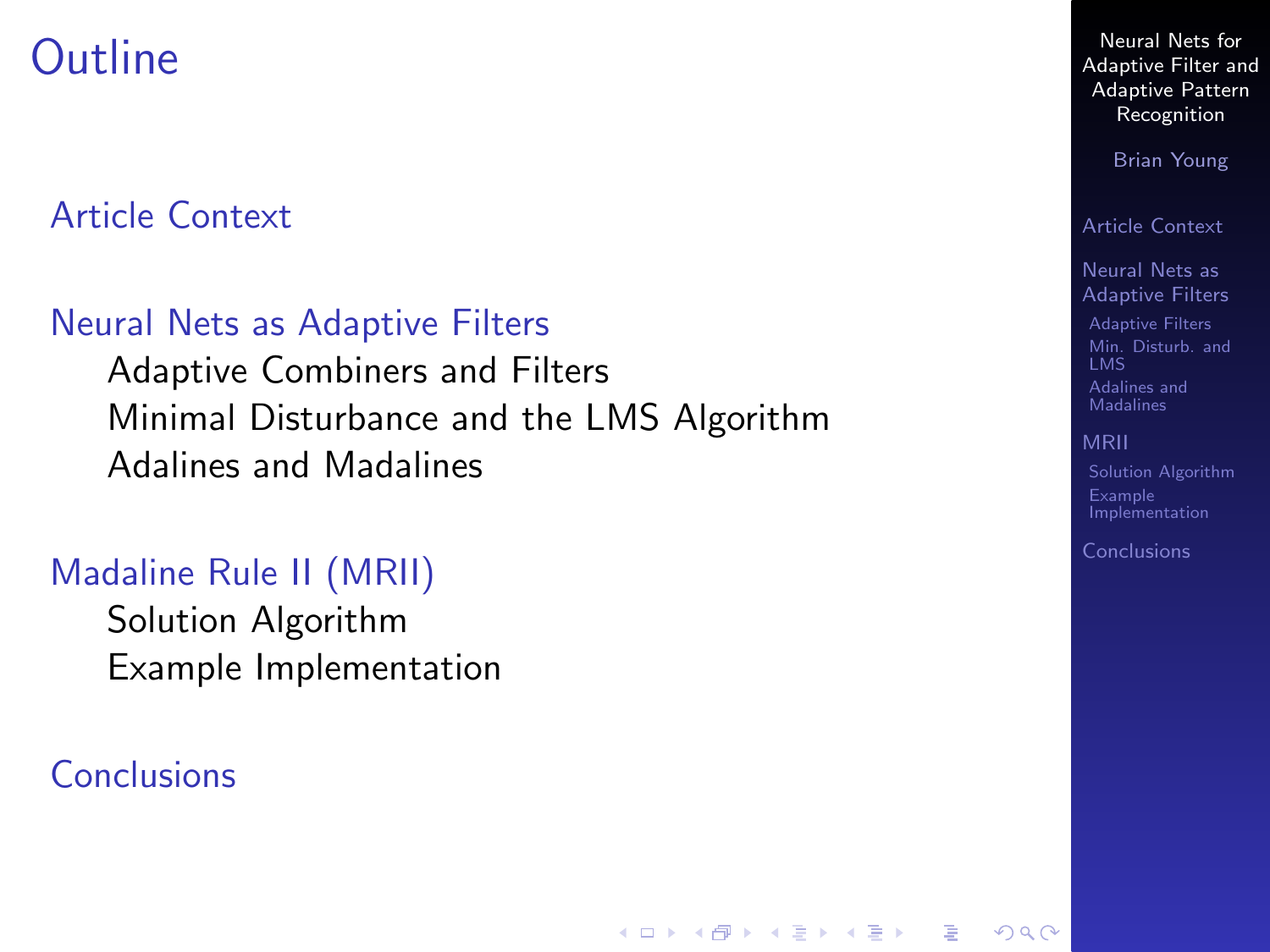### Article Context

- $\triangleright$  Published 1988 in IEEE Journals
- ▶ Bernard Widrow and Rodney Winter
	- $\triangleright$  Widrow was an EE professor at Stanford
	- $\triangleright$  Background in adaptive filtering and control
	- $\triangleright$  Developed the LMS Algorithm
- <span id="page-2-0"></span> $\triangleright$  Specific algorithm isn't referenced often.

Neural Nets for [Adaptive Filter and](#page-0-0) Adaptive Pattern Recognition

Brian Young

#### [Article Context](#page-2-0)

Neural Nets as [Adaptive Filters](#page-3-0) [Adaptive Filters](#page-3-0) [Min. Disturb. and](#page-6-0) [Adalines and](#page-10-0) Madalines

#### [MRII](#page-16-0)

**KORKA SERKER ORA** 

[Solution Algorithm](#page-17-0) Example [Implementation](#page-19-0)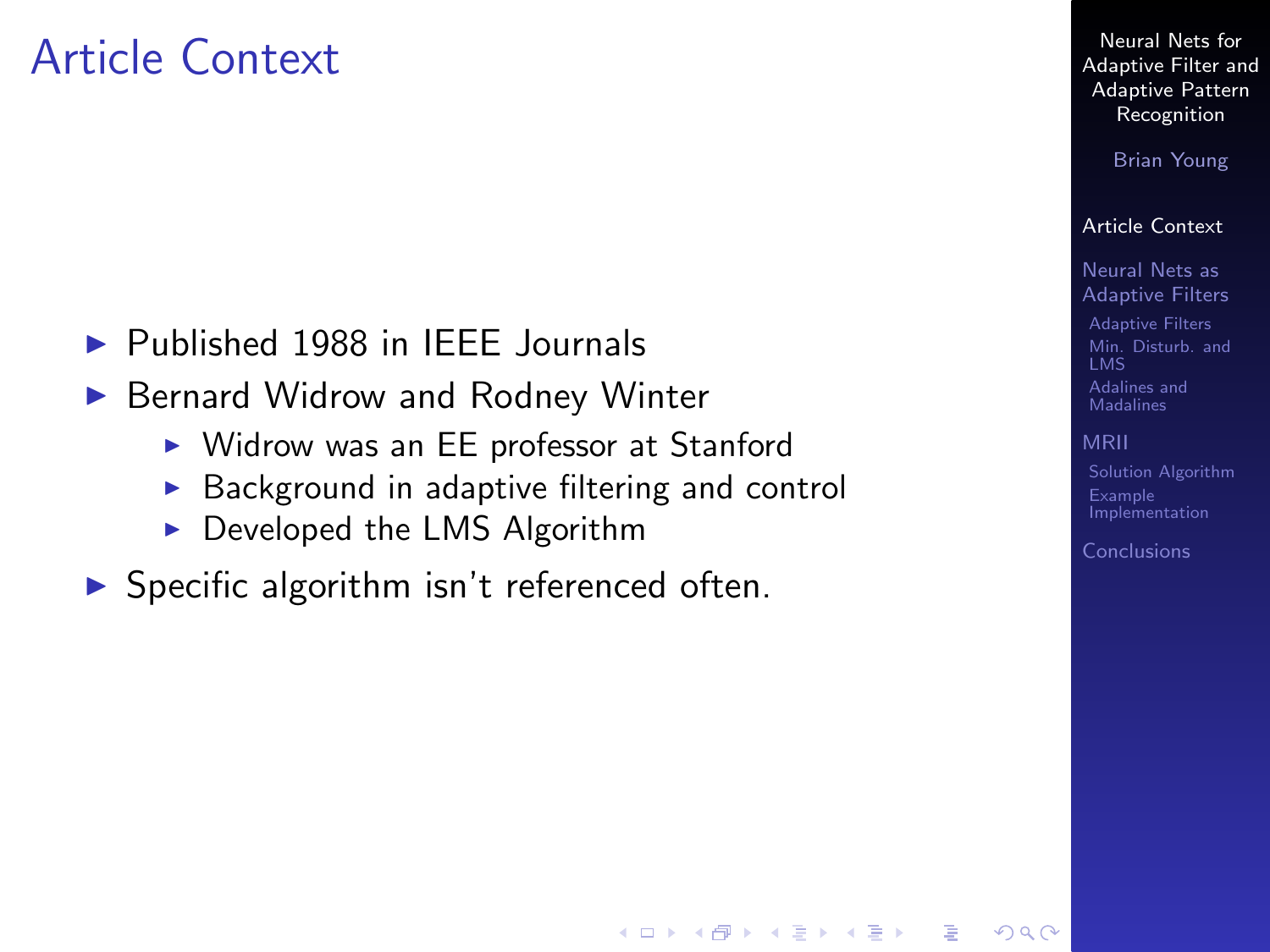# Adaptive Combiners and Filters

The Adaptive Linear Combiner (ALC)



- $y = \mathbf{w}^T \mathbf{x}$
- <span id="page-3-0"></span> $\epsilon = d - y$
- $\triangleright$  Weighted inputs are summed
- $\triangleright$  Adaptive algorithm works to minimize error  $\epsilon$
- $\triangleright$  Essentially an SLP with a single linear outputKE K K E K K E K E L A K D K K K K K K K K K

Neural Nets for [Adaptive Filter and](#page-0-0) Adaptive Pattern Recognition

Brian Young

[Article Context](#page-2-0)

Neural Nets as [Adaptive Filters](#page-3-0)

[Adaptive Filters](#page-3-0) [Min. Disturb. and](#page-6-0) [Adalines and](#page-10-0) **Madalines** 

[MRII](#page-16-0)

Example [Implementation](#page-19-0)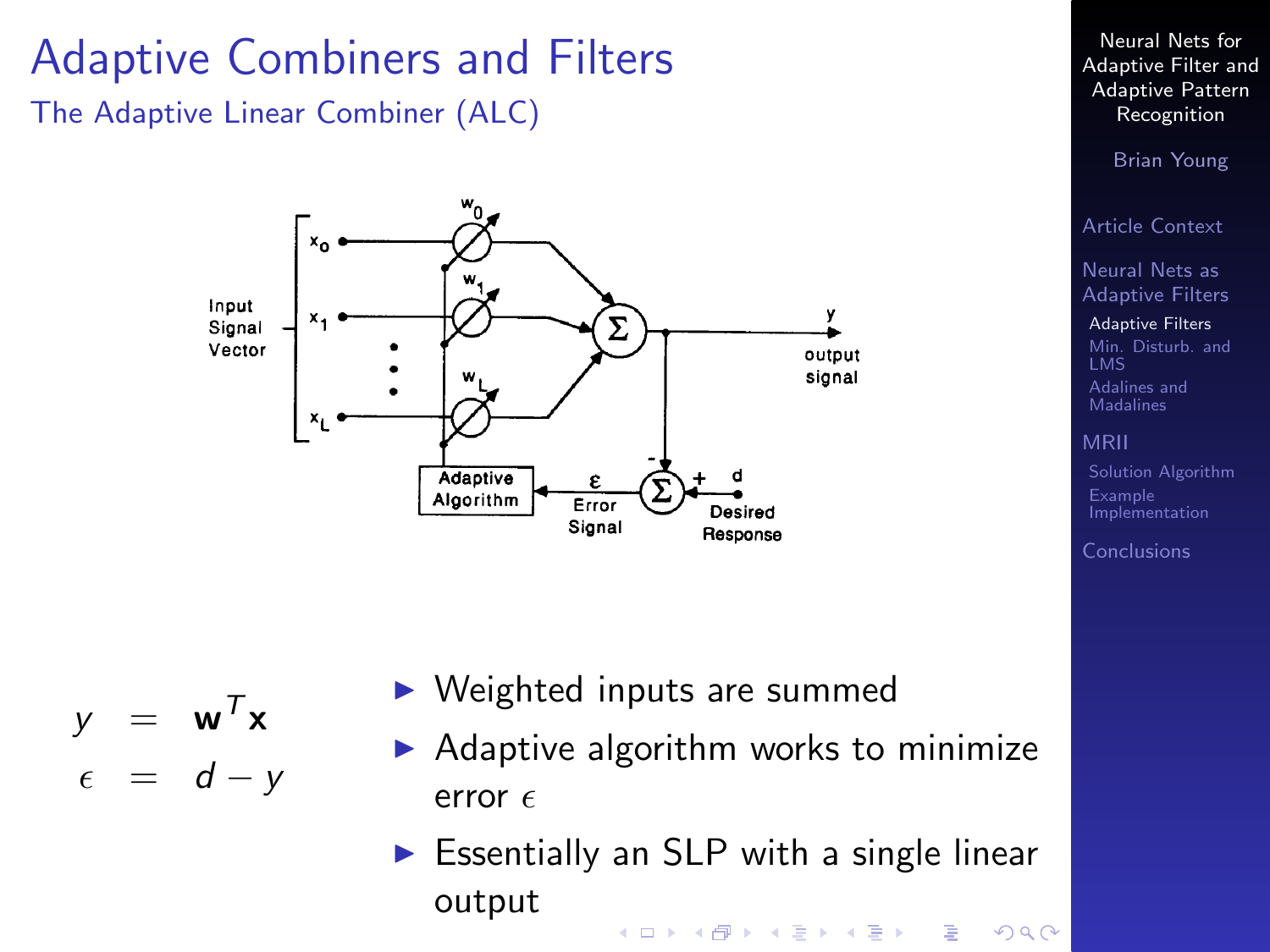#### Adaptive Combiners and Filters The Adaptive Filter (AF)



- $\triangleright$  Digitizes a single input to feed into an ALC
- $\blacktriangleright$  Requires some knowledge of the required output
- $\blacktriangleright$  In general this requires some data that can be correlated to the unknown output
- $\triangleright$  Well-used in industrial applications – not a 'toy' technique

Neural Nets for [Adaptive Filter and](#page-0-0) Adaptive Pattern Recognition

Brian Young

[Article Context](#page-2-0)

Neural Nets as [Adaptive Filters](#page-3-0)

[Adaptive Filters](#page-3-0) [Min. Disturb. and](#page-6-0) [Adalines and](#page-10-0) **Madalines** 

[MRII](#page-16-0) [Solution Algorithm](#page-17-0) Example [Implementation](#page-19-0)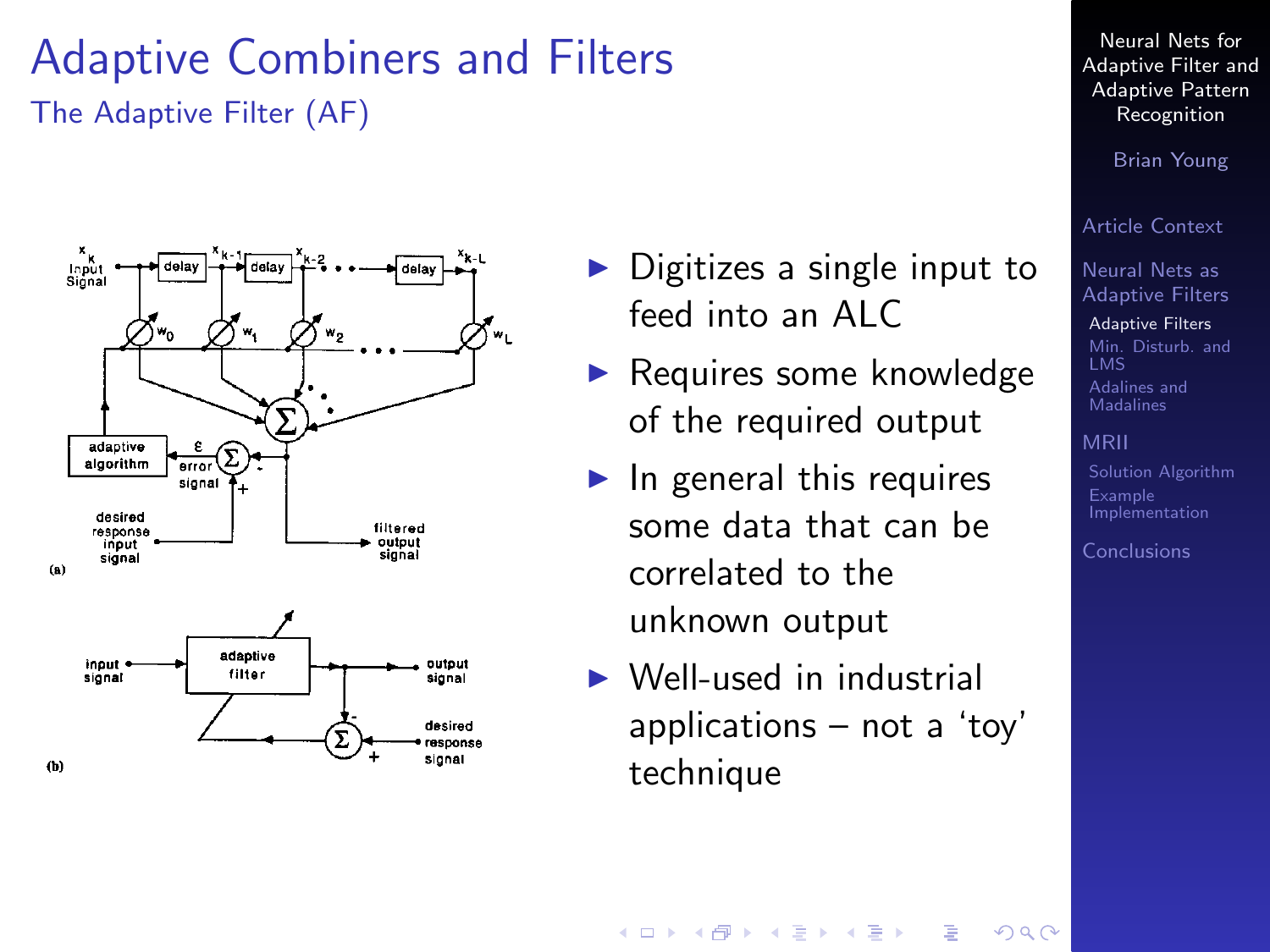# Adaptive Combiners and Filters

Adaptive Filter example - Noise removal



- $\blacktriangleright$  Adaptive filter attempts to minimize output noise from an external source
- $\blacktriangleright$  Filter algorithm tries to minimize total output square magnitude
- $\blacktriangleright$  Filter only has information on noise, so can only reduce the noise

(ロトメ団) (メミ) (モト)

 $\equiv$ 

 $000$ 

$$
E[\epsilon^2] = E[s^2] + 2E[s(n_0 - y)] + E[(n_0 - y)^2]
$$
  
= 
$$
E[s^2] + E[(n_0 - y)^2]
$$

- $\triangleright$   $n_0$  is related to  $n_1$ , but not necessarily the same
- In The filter finds the the mapping from  $n_0$  to  $n_1$

Neural Nets for [Adaptive Filter and](#page-0-0) Adaptive Pattern Recognition

Brian Young

[Article Context](#page-2-0)

Neural Nets as [Adaptive Filters](#page-3-0)

[Adaptive Filters](#page-3-0) [Min. Disturb. and](#page-6-0) [Adalines and](#page-10-0) Madalines

#### [MRII](#page-16-0)

Example [Implementation](#page-19-0)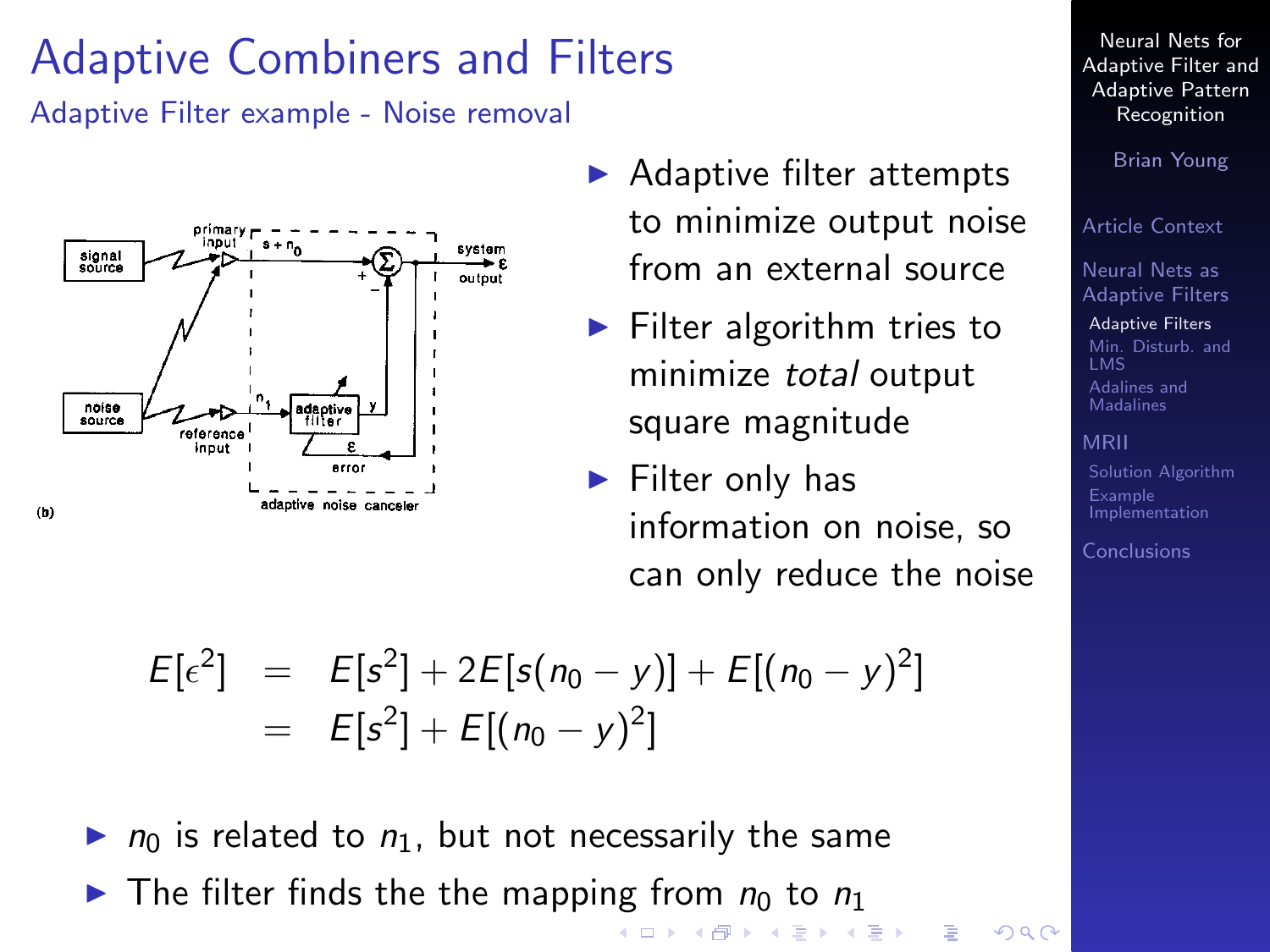#### Minimal Disturbance and the LMS Algorithm Minimimal Disturbance Principle

- $\triangleright$  Consider a system with more variables than constraints
- Infinitely many solutions that can fulfill constraint
- $\blacktriangleright$  How do you pick a solution?

<span id="page-6-0"></span>Assuming that the current set of parameters is not too far from the solution, the best choice is the one that minimizes the change in the adaptive parameters.

Neural Nets for [Adaptive Filter and](#page-0-0) Adaptive Pattern Recognition

Brian Young

[Article Context](#page-2-0)

Neural Nets as [Adaptive Filters](#page-3-0)

[Adaptive Filters](#page-3-0) [Min. Disturb. and](#page-6-0) LMS [Adalines and](#page-10-0)

Madalines

[MRII](#page-16-0)

[Solution Algorithm](#page-17-0) Example [Implementation](#page-19-0)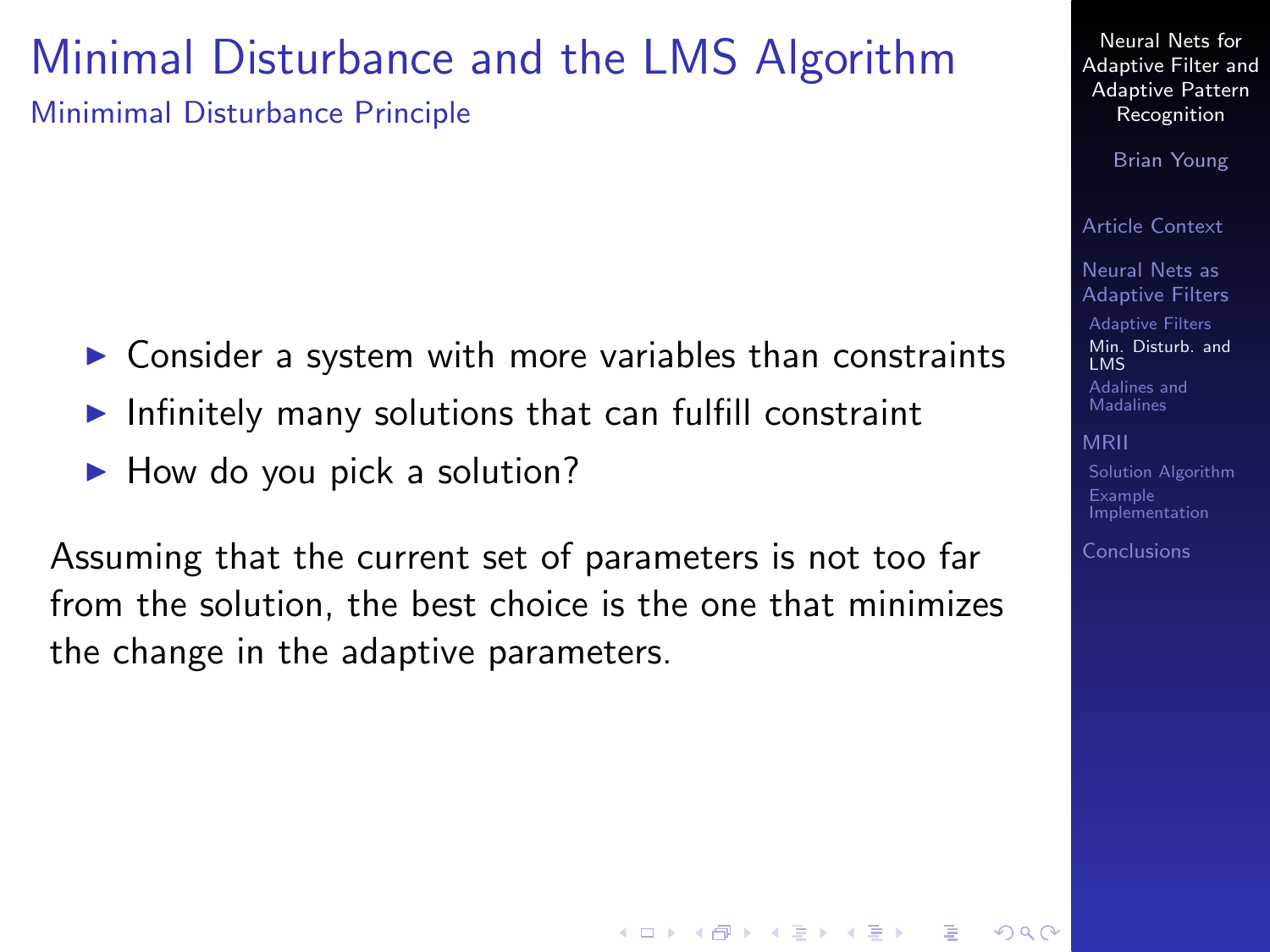#### Minimal Disturbance and the LMS Algorithm

 $\sqrt{2}$ 4 xˆ yˆ zˆ  $\Big] = \Big[$ 4

Example - Smartphone accelerometer calibration

3 Sources of Error:

- $\blacktriangleright$  Scaling error
- Offset error
- Non-orthogonality

Subject to:

$$
f(\hat{\mathbf{x}}) = \hat{x}^2 + \hat{y}^2 + \hat{z}^2 - 1 = 0
$$

1  $\mathbf{1}$  $\Gamma$ 4 x y z  $+$ 4  $b_1$ <br> $b_2$ <br> $b_3$ 1 5

 $S_{11}$   $S_{12}$   $S_{13}$ <br>  $0$   $S_{22}$   $S_{23}$ <br>  $0$   $0$   $S_{33}$ 

Now we minimize

$$
H = \sum \Delta S_{ij}^2 + \sum \Delta b_i^2 + \lambda f(\hat{\mathbf{x}} + \Delta \hat{\mathbf{x}})
$$

Taking partials

$$
\frac{\partial H}{\partial \Delta S_{ij}} = 2\Delta S_{ij} + 2\lambda x_i (\hat{x}_j + \Delta \hat{x}_j) = 0 \rightarrow \Delta S_{ij} \approx -\lambda x_i \hat{x}_j
$$

$$
\frac{\partial H}{\partial \Delta b_i} = 2\Delta b_i + 2\lambda (\hat{x}_i + \Delta \hat{x}_i) = 0 \rightarrow \Delta b_i \approx -\lambda \hat{x}_i
$$

Neural Nets for **[Adaptive Filter and](#page-0-0)** Adaptive Pattern Recognition

Brian Young

[Article Context](#page-2-0)

Neural Nets as [Adaptive Filters](#page-3-0) [Adaptive Filters](#page-3-0)

[Min. Disturb. and](#page-6-0) LMS [Adalines and](#page-10-0) **Madalines** 

[MRII](#page-16-0)

[Solution Algorithm](#page-17-0) Example [Implementation](#page-19-0)

[Conclusions](#page-22-0)

 $000$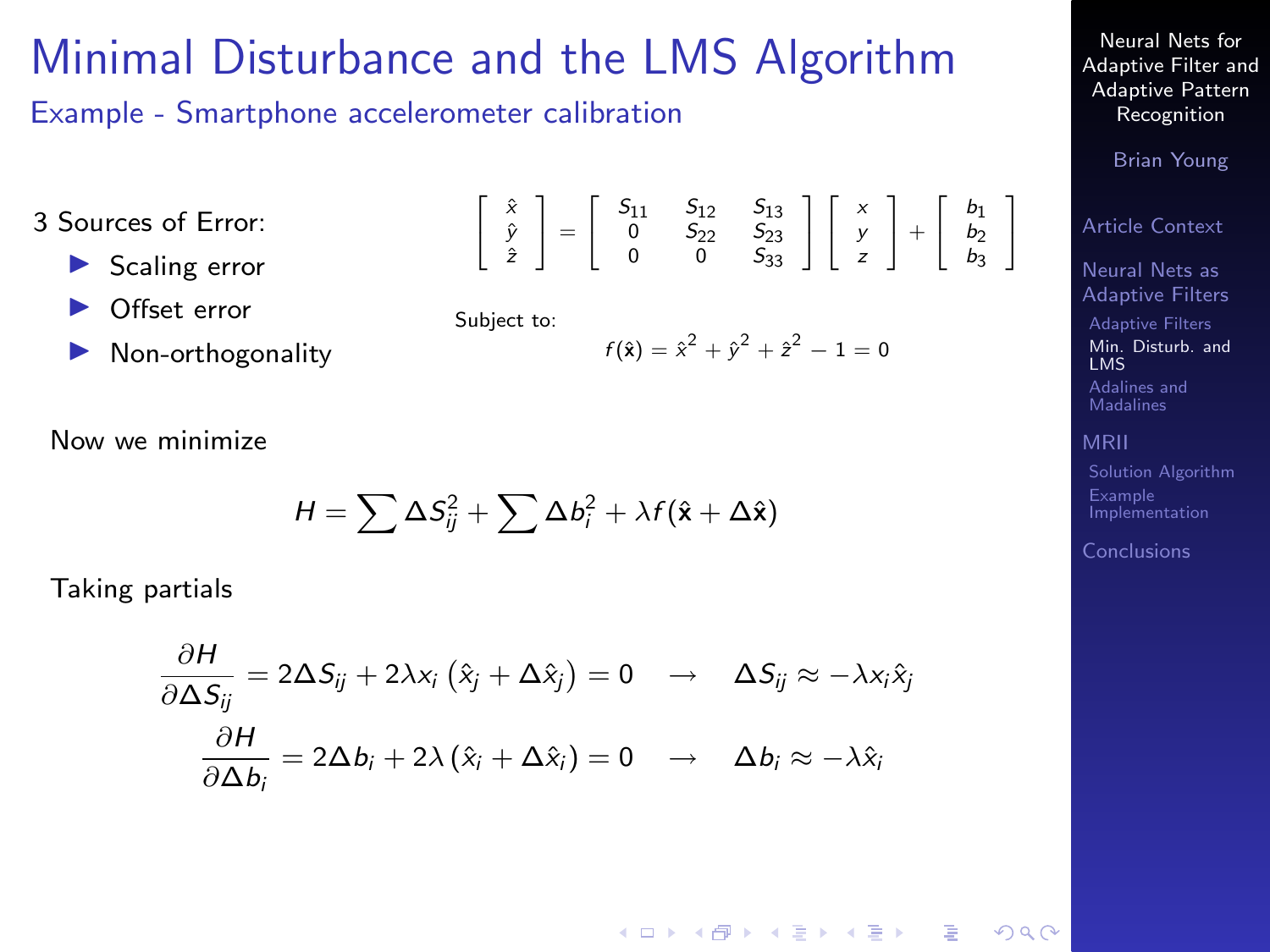#### Minimal Disturbance and the LMS Algorithm

Example - Smartphone accelerometer calibration

Now solve for the  $\lambda$  that sets  $f(\hat{x} + \Delta \hat{x})$  to zero:

$$
\lambda^2 \Delta \mathbf{\hat{x}}^T \Delta \mathbf{\hat{x}} + 2 \lambda \mathbf{\hat{x}}^T \Delta \mathbf{\hat{x}} + \mathbf{\hat{x}}^T \mathbf{\hat{x}} = 0
$$

This is a quadratic equation and easily solved. Apply a multiplicative learning factor  $\alpha$  and make changes:



Neural Nets for [Adaptive Filter and](#page-0-0) Adaptive Pattern Recognition

Brian Young

[Article Context](#page-2-0)

Neural Nets as [Adaptive Filters](#page-3-0) [Adaptive Filters](#page-3-0) [Min. Disturb. and](#page-6-0) LMS

[Adalines and](#page-10-0) **Madalines** 

[MRII](#page-16-0)

[Solution Algorithm](#page-17-0) Example [Implementation](#page-19-0)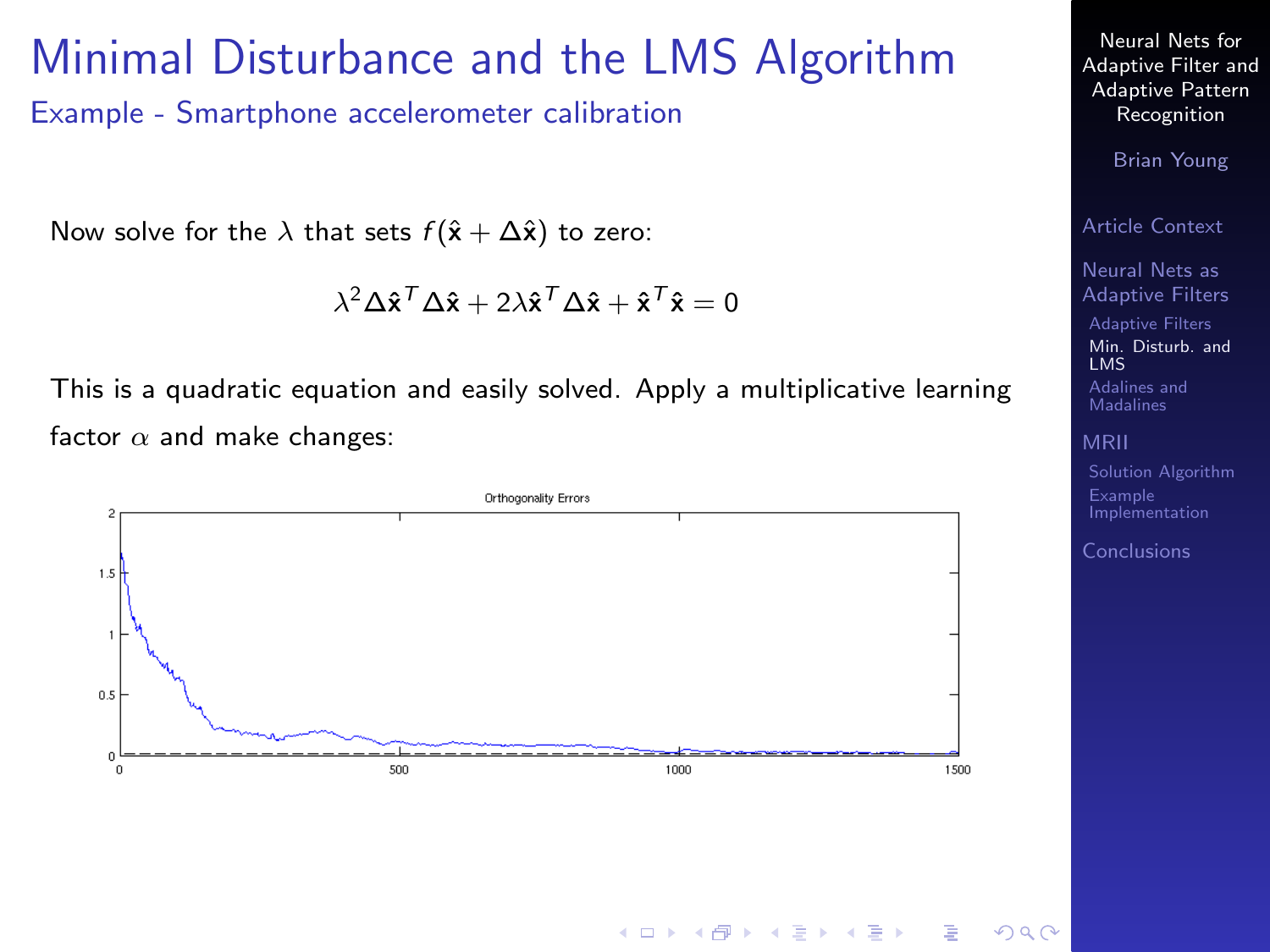#### Minimal Disturbance and LMS Algorithm LMS Algorithm

Generalizing this for the system  $y = Wx$ , with teaching vector d, we define a cost function

$$
J = \sum \sum \Delta W^2 + \epsilon^T \epsilon
$$

$$
\epsilon = \textbf{d} - (\textbf{W} + \Delta \textbf{W}) \textbf{x}
$$

Taking the gradient WRT  $\Delta W$ :

$$
\frac{\partial J}{\partial \Delta \mathbf{W}} = 2\Delta \mathbf{W} + 2\epsilon \mathbf{x}^T = 0
$$

Applying a learning rate of  $\alpha$  yields the *delta rule*:

$$
\Delta \mathbf{W} = -\alpha \boldsymbol{\epsilon} \mathbf{x}^{\mathsf{T}}
$$

 $\mathbf{E} = \mathbf{A} \oplus \mathbf{B} + \mathbf{A} \oplus \mathbf{B} + \mathbf{A} \oplus \mathbf{B} + \mathbf{A} \oplus \mathbf{A}$ 

Neural Nets for [Adaptive Filter and](#page-0-0) Adaptive Pattern Recognition

Brian Young

[Article Context](#page-2-0)

Neural Nets as [Adaptive Filters](#page-3-0)

[Adaptive Filters](#page-3-0) [Min. Disturb. and](#page-6-0) LMS [Adalines and](#page-10-0) Madalines

[MRII](#page-16-0)

 $209$ 

Example [Implementation](#page-19-0)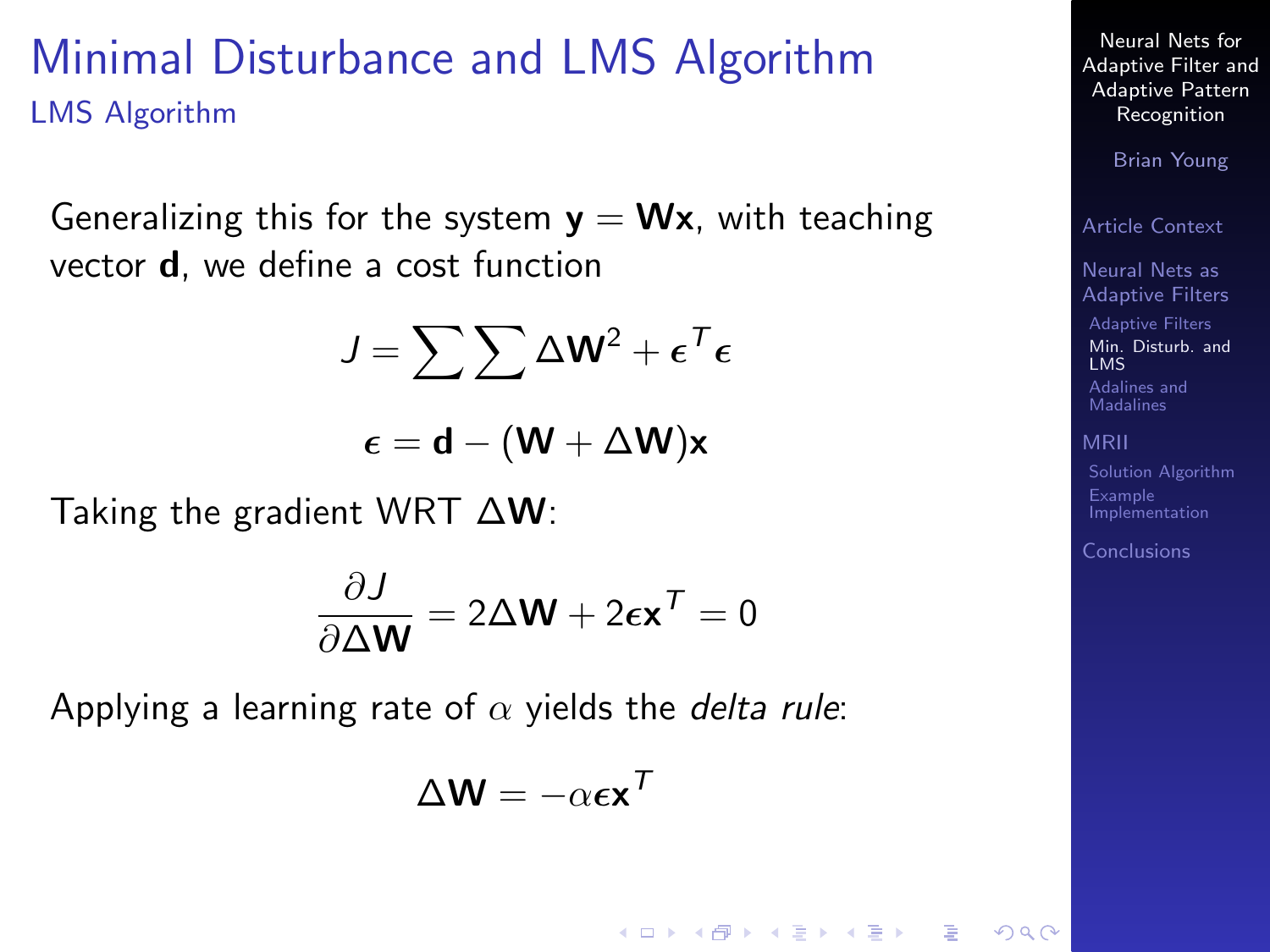### Adalines

#### Adaptive Channel Equalizer

<span id="page-10-0"></span>

- $\blacktriangleright$  Transmission lines 'smear' signals with an unknown impulse response
- $\blacktriangleright$  Directly quantizing the sample signal would not yield the right result
- $\blacktriangleright$  Placing a quantizer outside of an adaptive filter can improve the precision
- $\blacktriangleright$  Quadruples data rate
- $\blacktriangleright$  Looking even more like a neural net

Neural Nets for [Adaptive Filter and](#page-0-0) Adaptive Pattern Recognition

Brian Young

[Article Context](#page-2-0)

Neural Nets as [Adaptive Filters](#page-3-0)

[Adaptive Filters](#page-3-0) [Min. Disturb. and](#page-6-0) [Adalines and](#page-10-0) Madalines

[Solution Algorithm](#page-17-0) Example [Implementation](#page-19-0)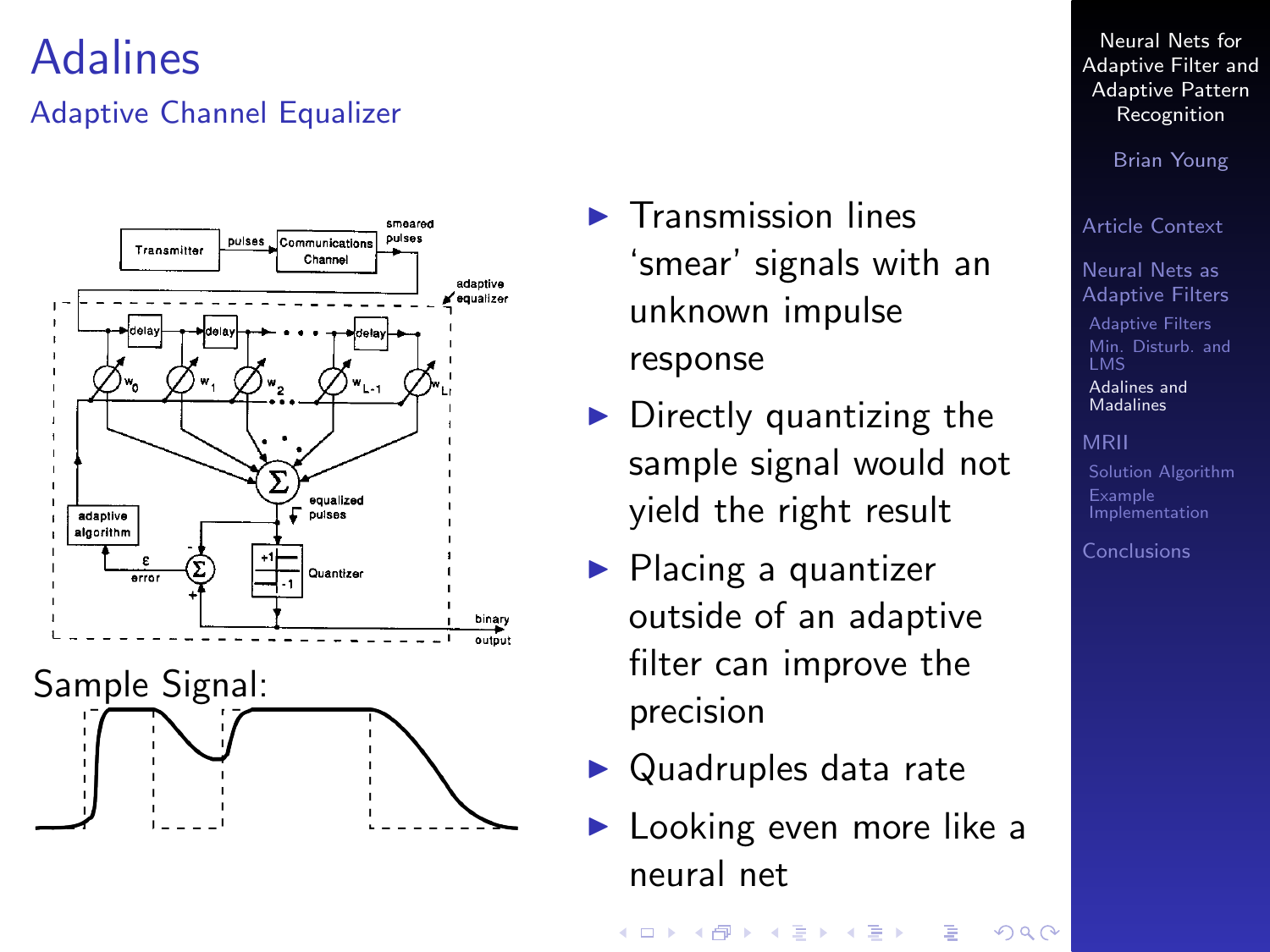### Adalines

If we strip away all of the application specific components of the Adaptive Channel Equalizer, we get the Adaptive Linear Neuron (Adaline):



 $\triangleright$  Simply an ALC with a quantizer

- $\triangleright$  Note that errors off of y, not q
- Allows it to become "more" correct

Neural Nets for [Adaptive Filter and](#page-0-0) Adaptive Pattern Recognition

Brian Young

[Article Context](#page-2-0)

Neural Nets as [Adaptive Filters](#page-3-0)

[Adaptive Filters](#page-3-0) [Min. Disturb. and](#page-6-0) [Adalines and](#page-10-0) Madalines

[MRII](#page-16-0)

[Solution Algorithm](#page-17-0) Example [Implementation](#page-19-0)

[Conclusions](#page-22-0)

 $\left\{ \begin{array}{ccc} 1 & 0 & 0 \\ 0 & 1 & 0 \end{array} \right.$  $\equiv$  $2990$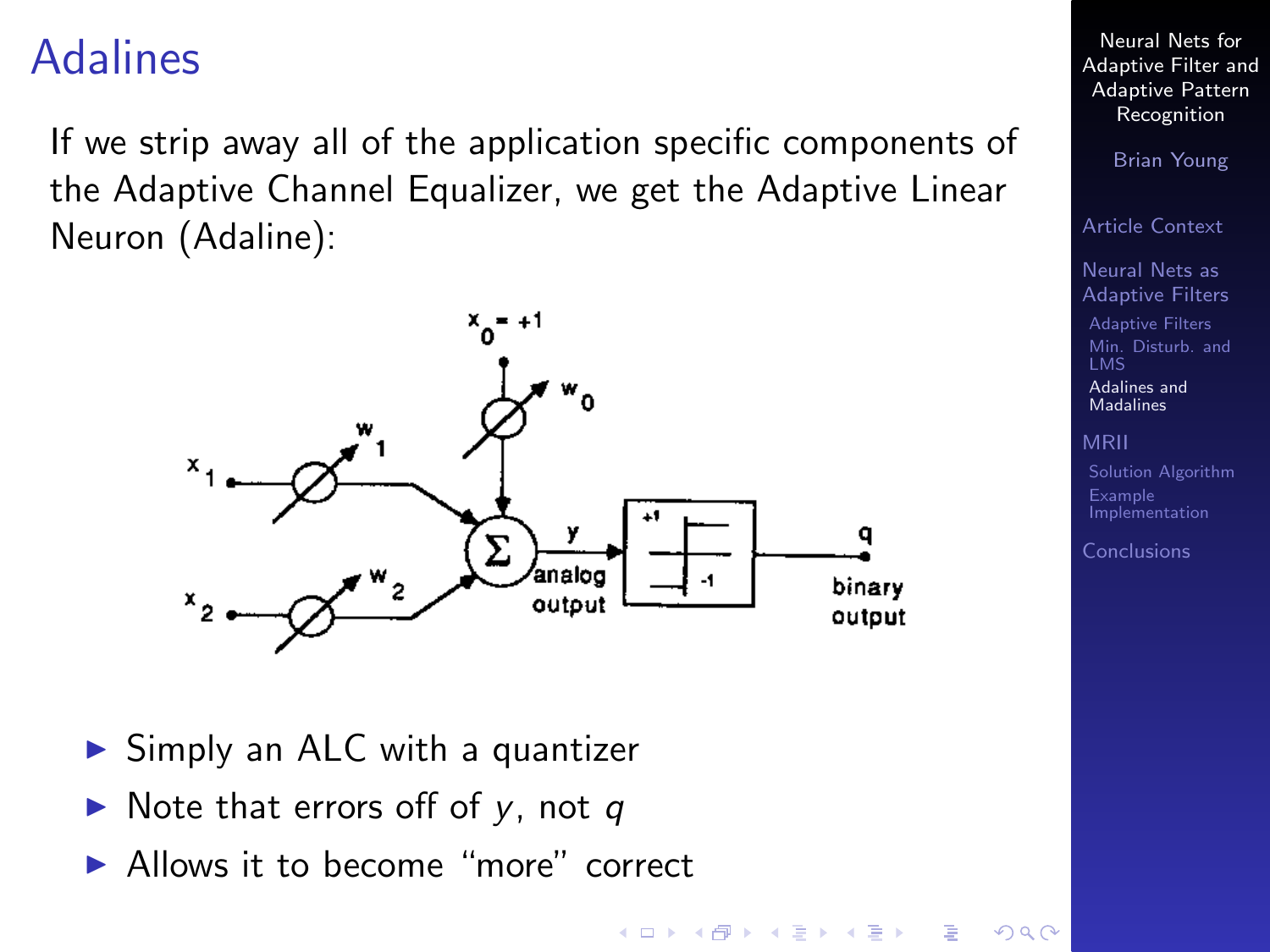### **Madalines**

Combining multiple Adalines is a natural extension, creating a Madaline:



Note how the second layer is fixed

Neural Nets for [Adaptive Filter and](#page-0-0) Adaptive Pattern Recognition

Brian Young

[Article Context](#page-2-0)

Neural Nets as [Adaptive Filters](#page-3-0)

[Adaptive Filters](#page-3-0) [Min. Disturb. and](#page-6-0) [Adalines and](#page-10-0) **Madalines** 

[MRII](#page-16-0)

Example [Implementation](#page-19-0)

[Conclusions](#page-22-0)

イロメ 不倒 メイミメ 不思い  $\Rightarrow$  $2990$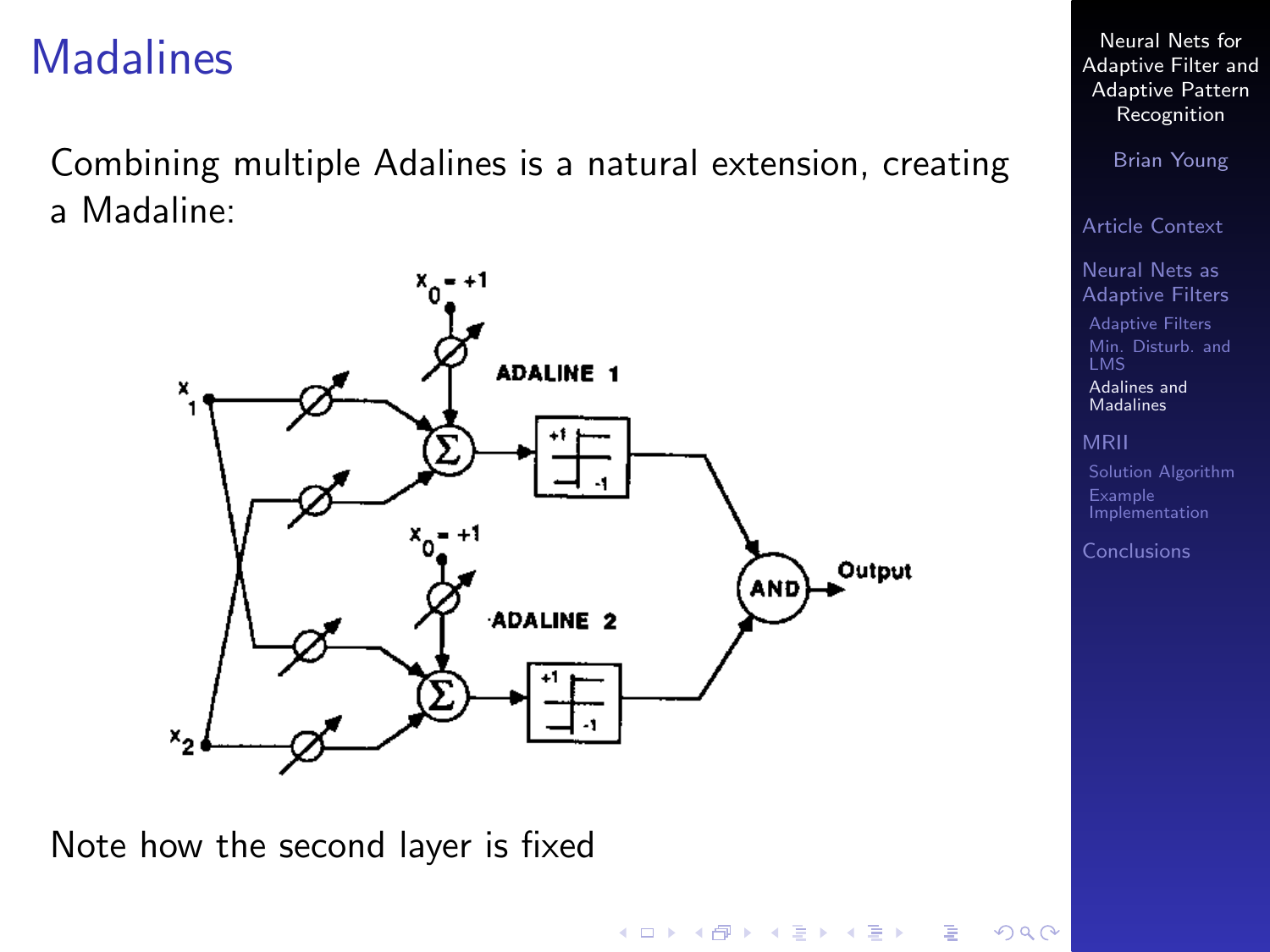#### **Madalines**

This creates multiple intersecting hyperplanes. In a 2-D boolean space:



Neural Nets for [Adaptive Filter and](#page-0-0) Adaptive Pattern Recognition

Brian Young

[Article Context](#page-2-0)

Neural Nets as [Adaptive Filters](#page-3-0)

[Adaptive Filters](#page-3-0) [Min. Disturb. and](#page-6-0) LMS [Adalines and](#page-10-0)

**Madalines** 

[MRII](#page-16-0)

[Implementation](#page-19-0)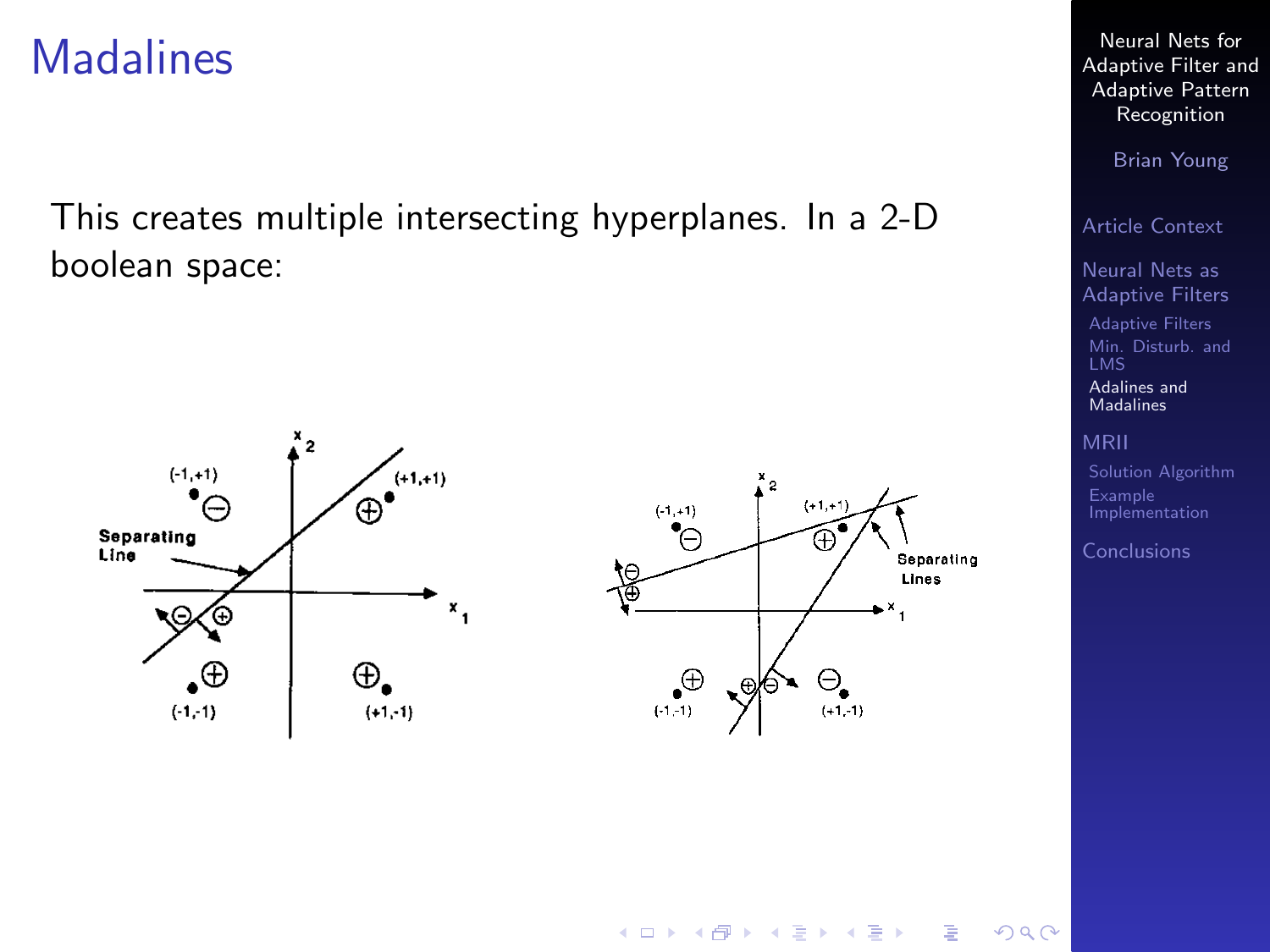### **Madalines**

#### Not a far leap to an MLP



"Invented" a neural network without mentioning the brain!

Neural Nets for [Adaptive Filter and](#page-0-0) Adaptive Pattern Recognition

Brian Young

[Article Context](#page-2-0)

Neural Nets as [Adaptive Filters](#page-3-0)

[Adaptive Filters](#page-3-0) [Min. Disturb. and](#page-6-0) [Adalines and](#page-10-0) **Madalines** 

[Implementation](#page-19-0)

[Conclusions](#page-22-0)

イロト 不優 トイ君 トイ君 トー 君一  $2990$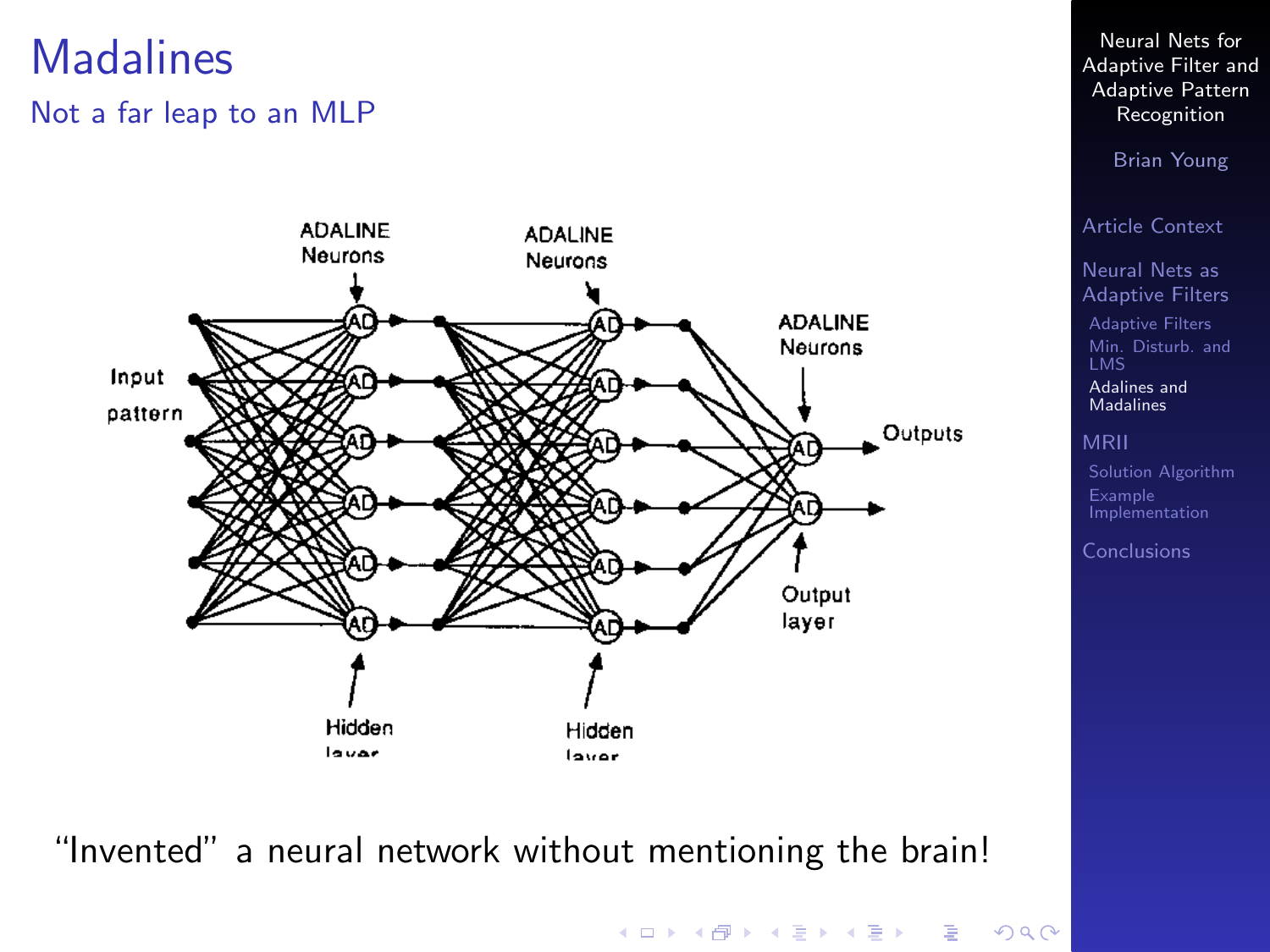# The Hammer Principle

When you have a hammer...

- $\blacktriangleright$  Here we have derived a multi-layer perceptron from an adaptive filter
- $\triangleright$  AFs are human-engineered solutions rather than a biological model
- $\blacktriangleright$  However, this approach leads the author to over-engineer applications, as we will see

Also note that minimal disturbance is a new take on least-squares minimization.

Neural Nets for [Adaptive Filter and](#page-0-0) Adaptive Pattern Recognition

Brian Young

[Article Context](#page-2-0)

Neural Nets as [Adaptive Filters](#page-3-0)

[Adaptive Filters](#page-3-0) [Min. Disturb. and](#page-6-0) [Adalines and](#page-10-0) Madalines

[MRII](#page-16-0)

[Solution Algorithm](#page-17-0) Example [Implementation](#page-19-0)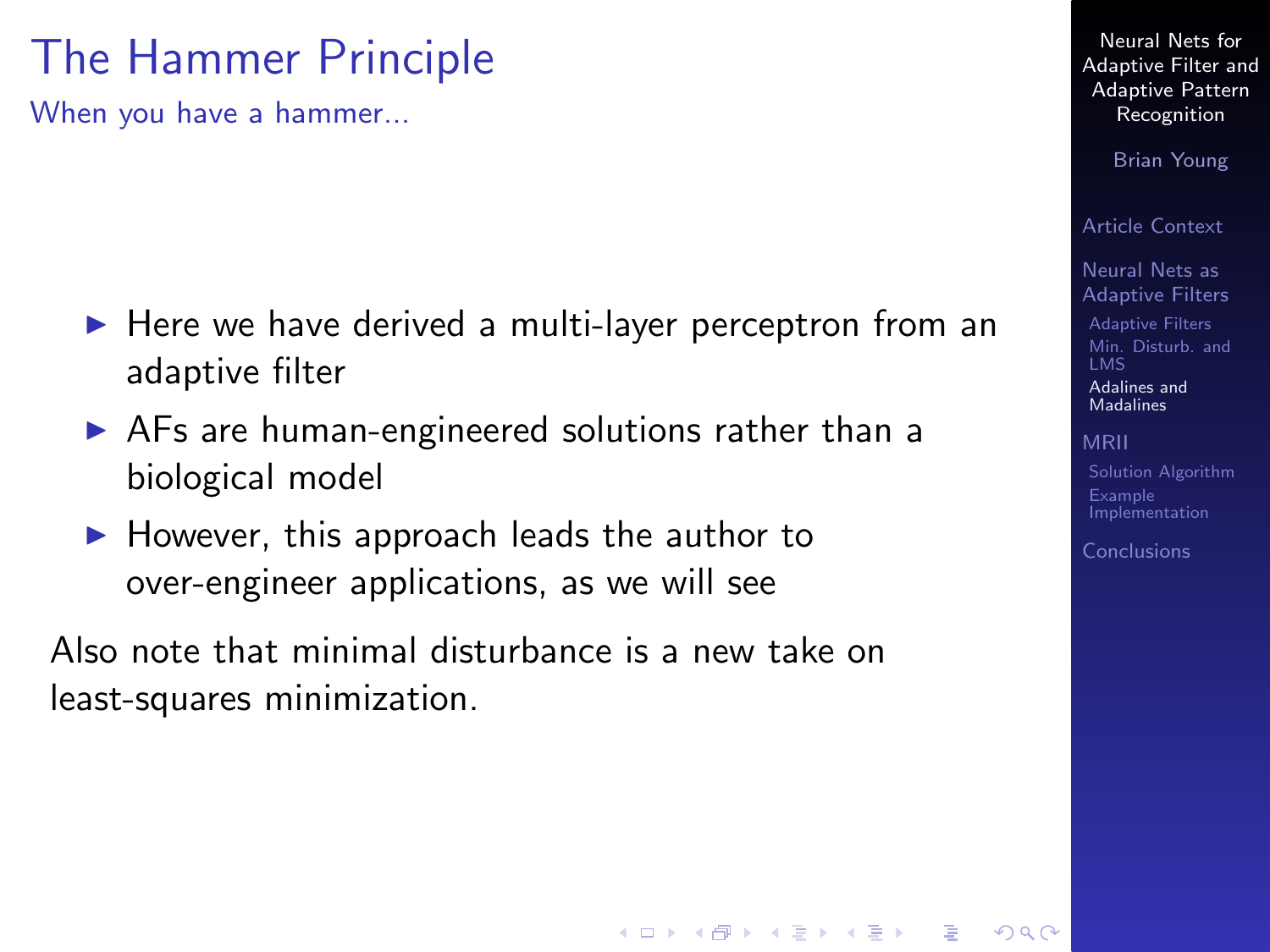# Madaline Rule II

Another problem with backpropogation

- $\blacktriangleright$  The backpropogation algorithm requires a differentiable threshold function.
- $\triangleright$  This can make digital implementation difficult
- $\triangleright$  Paper proposes a method that allows training of hidden units with an ideal step function

<span id="page-16-0"></span>This already begs the question "Is this necessary" given that backpropogation has been well implemented and is the de facto standard.

Neural Nets for [Adaptive Filter and](#page-0-0) Adaptive Pattern Recognition

Brian Young

[Article Context](#page-2-0)

Neural Nets as [Adaptive Filters](#page-3-0) [Adaptive Filters](#page-3-0) [Min. Disturb. and](#page-6-0) [Adalines and](#page-10-0) Madalines

#### [MRII](#page-16-0)

[Solution Algorithm](#page-17-0) Example [Implementation](#page-19-0)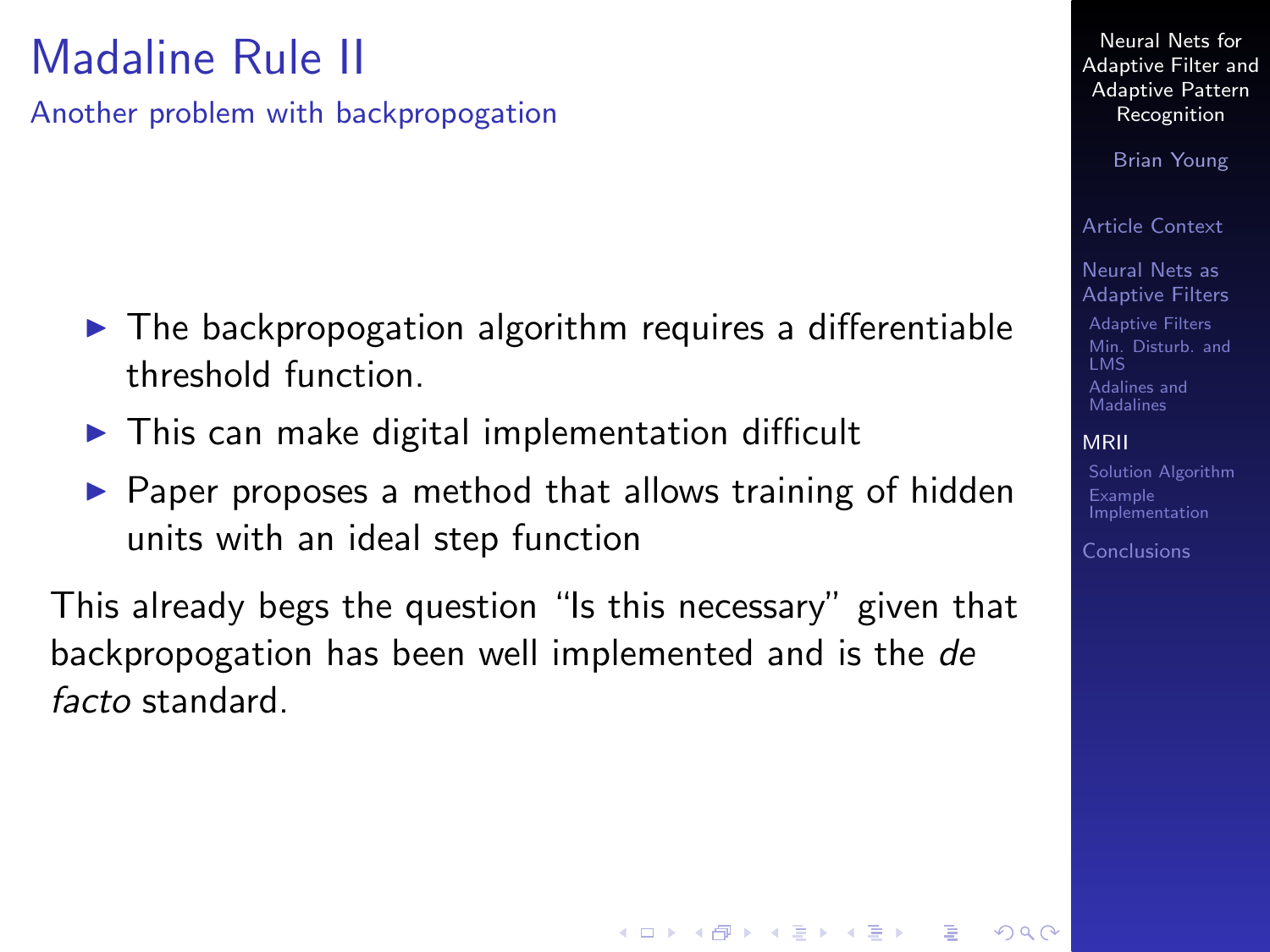# Solution Algorithm

Methodology

- 1. Apply a teaching input with known desired output
- 2. In the first layer, select the neuron with the output closest to zero
- 3. Scale the input weights in the direction that will cause it to 'flip'
- 4. Propogate changes forward
- 5. If change reduces error then proceed to next teaching input
- 6. Otherwise reverse changes and try the neuron next closest to zero
- <span id="page-17-0"></span>7. If all single neurons have been varied, begin modifying subsets of 2,3,... neurons

Neural Nets for [Adaptive Filter and](#page-0-0) Adaptive Pattern Recognition

Brian Young

[Article Context](#page-2-0)

Neural Nets as [Adaptive Filters](#page-3-0)

[Adaptive Filters](#page-3-0) [Min. Disturb. and](#page-6-0) LMS [Adalines and](#page-10-0) Madalines

[MRII](#page-16-0) [Solution Algorithm](#page-17-0) Example [Implementation](#page-19-0)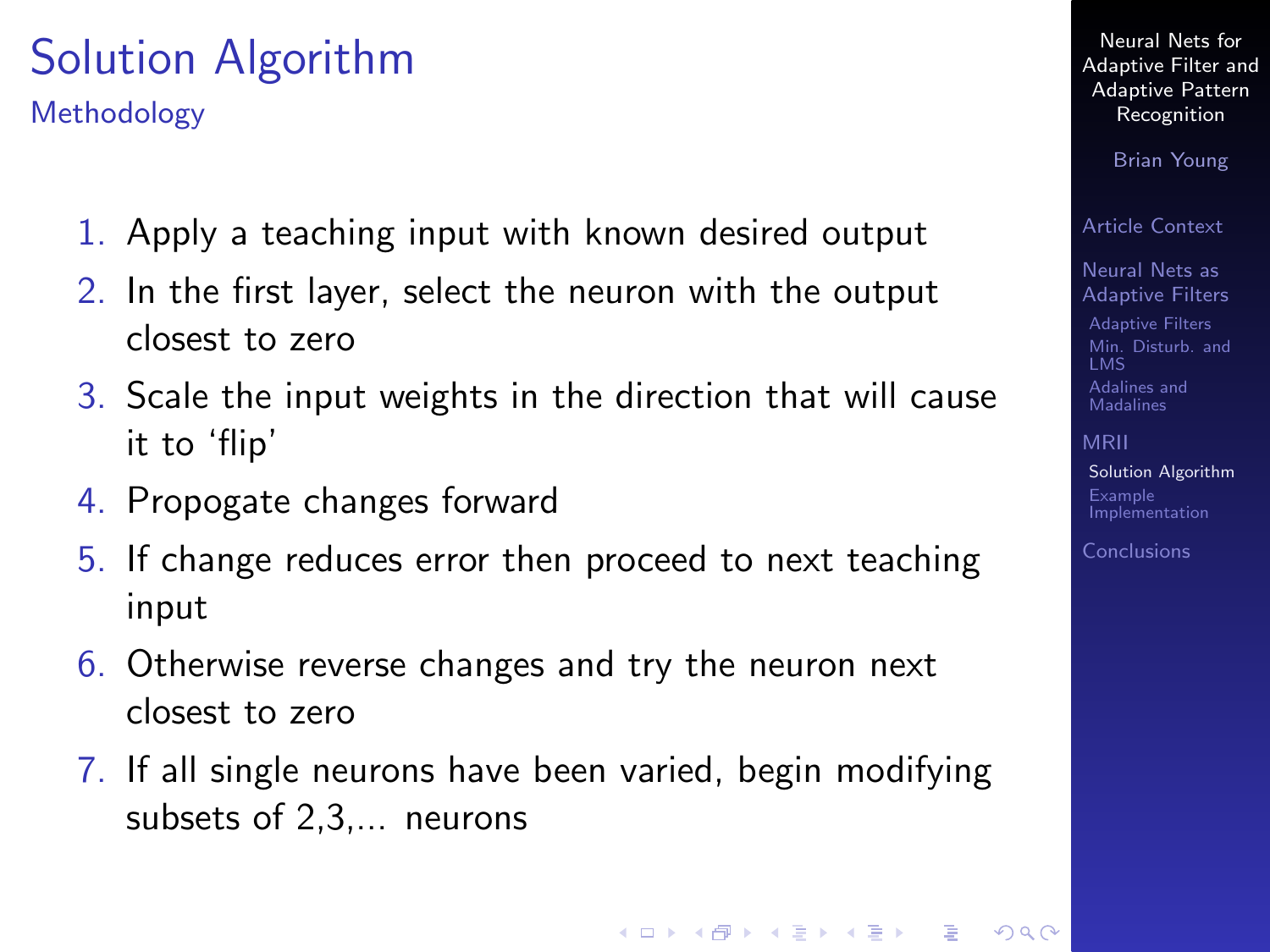#### Solution Algorithm **Critique**

- $\triangleright$  Discrete and emperical rather than a rigorous mathematical method
- $\triangleright$  No evidence that it can be expressed as a least-squares minimization (or something similar)
- $\triangleright$  Ultimately inelegant compared to other training methods
- $\triangleright$  Are there cases where the sigmoid function is extremely inconvenient?

Neural Nets for [Adaptive Filter and](#page-0-0) Adaptive Pattern Recognition

Brian Young

[Article Context](#page-2-0)

Neural Nets as [Adaptive Filters](#page-3-0) [Adaptive Filters](#page-3-0) [Min. Disturb. and](#page-6-0) [Adalines and](#page-10-0) Madalines

[MRII](#page-16-0) [Solution Algorithm](#page-17-0) Example [Implementation](#page-19-0)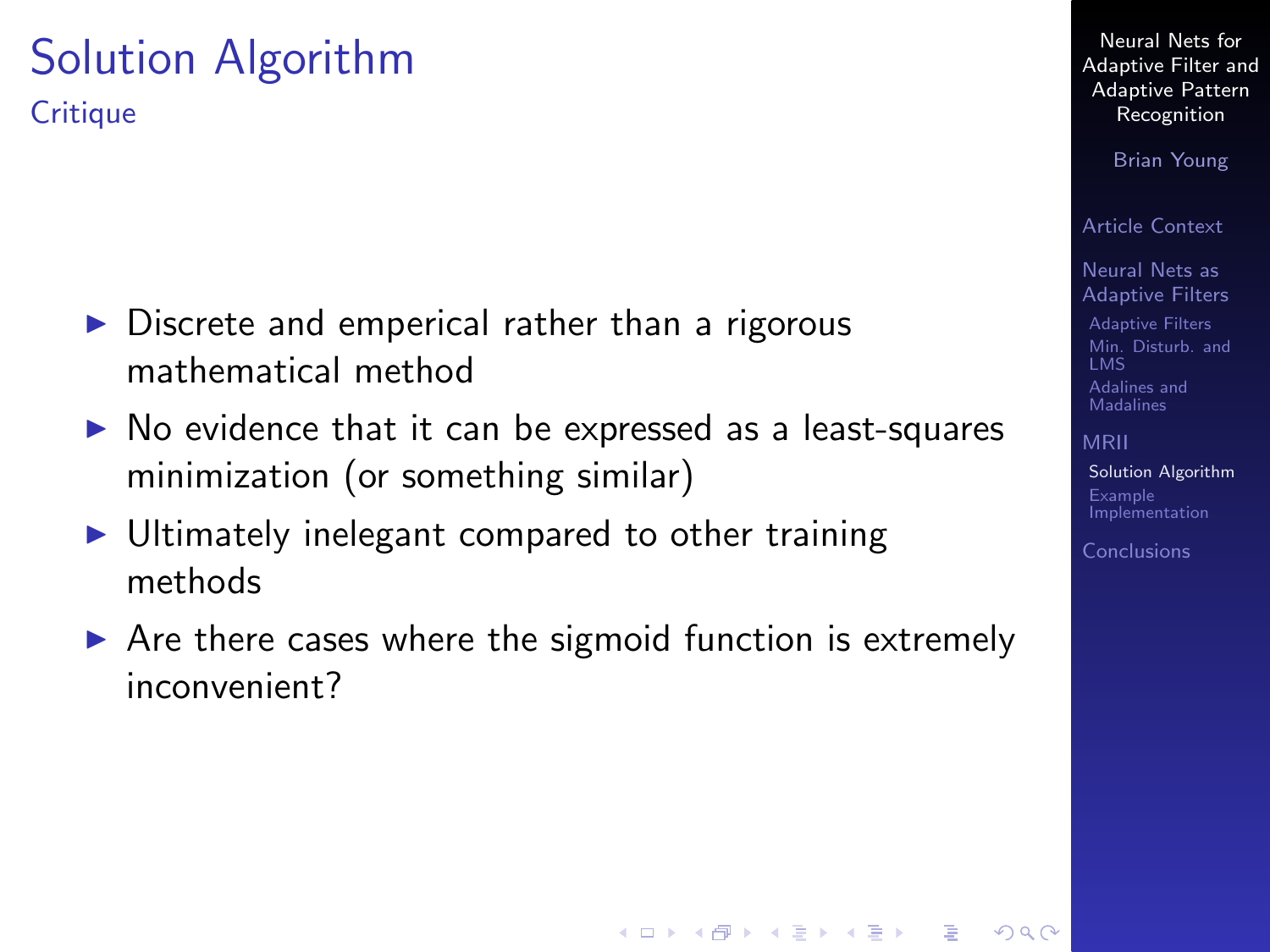# Example Problem

Slab proprocessor

The author demonstrates his training algorithm by developing a network that classifies input symbols without regard to rotation, translation or scaling.



Done with slabs that:

- $\blacktriangleright$  Are hard-wired connective networks
- $\blacktriangleright$  Remove translation, rotation, etc.
- $\blacktriangleright$  Each neuron in a slab is a convolution of the image with a pattern
- $\triangleright$  The convolution kernel is altered by the translation, rotation, etc. in all other neurons
- $\blacktriangleright$  Thus majority votetaker will be the same regardless of change made
- <span id="page-19-0"></span>However, this loses information about the actual pattern

Neural Nets for [Adaptive Filter and](#page-0-0) Adaptive Pattern Recognition

Brian Young

[Article Context](#page-2-0)

Neural Nets as [Adaptive Filters](#page-3-0) [Adaptive Filters](#page-3-0) [Min. Disturb. and](#page-6-0) [Adalines and](#page-10-0) **Madalines** 

[Solution Algorithm](#page-17-0) Example [Implementation](#page-19-0)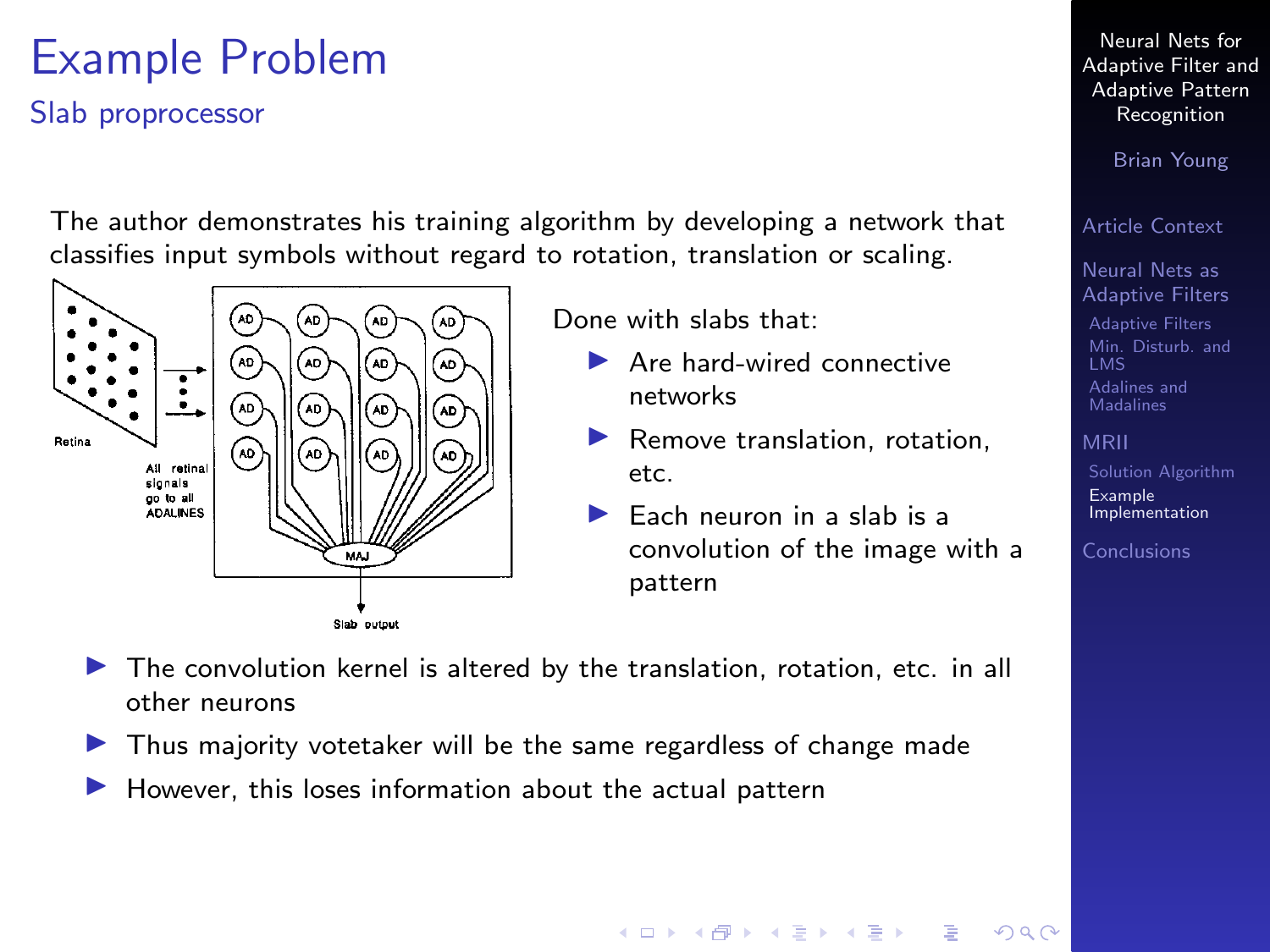## Example Problem

#### Descrambling the Preprocessor Output



- $\blacktriangleright$  Multiple slabs with random kernels will contain all information about the image, short of that specifically removed
- $\blacktriangleright$  However, it will be 'scrambled' image – all of the information is there, but how do you interpret it?
- A fully adjustable 2-layer perceptron is used to descramble the inputs from the preprocessors
- This is trained using MRII
- These systems are stacked to handle the three individual tasks

Neural Nets for [Adaptive Filter and](#page-0-0) Adaptive Pattern Recognition

Brian Young

#### [Article Context](#page-2-0)

Neural Nets as [Adaptive Filters](#page-3-0) [Adaptive Filters](#page-3-0) [Min. Disturb. and](#page-6-0) [Adalines and](#page-10-0) **Madalines** 

[Solution Algorithm](#page-17-0) Example [Implementation](#page-19-0)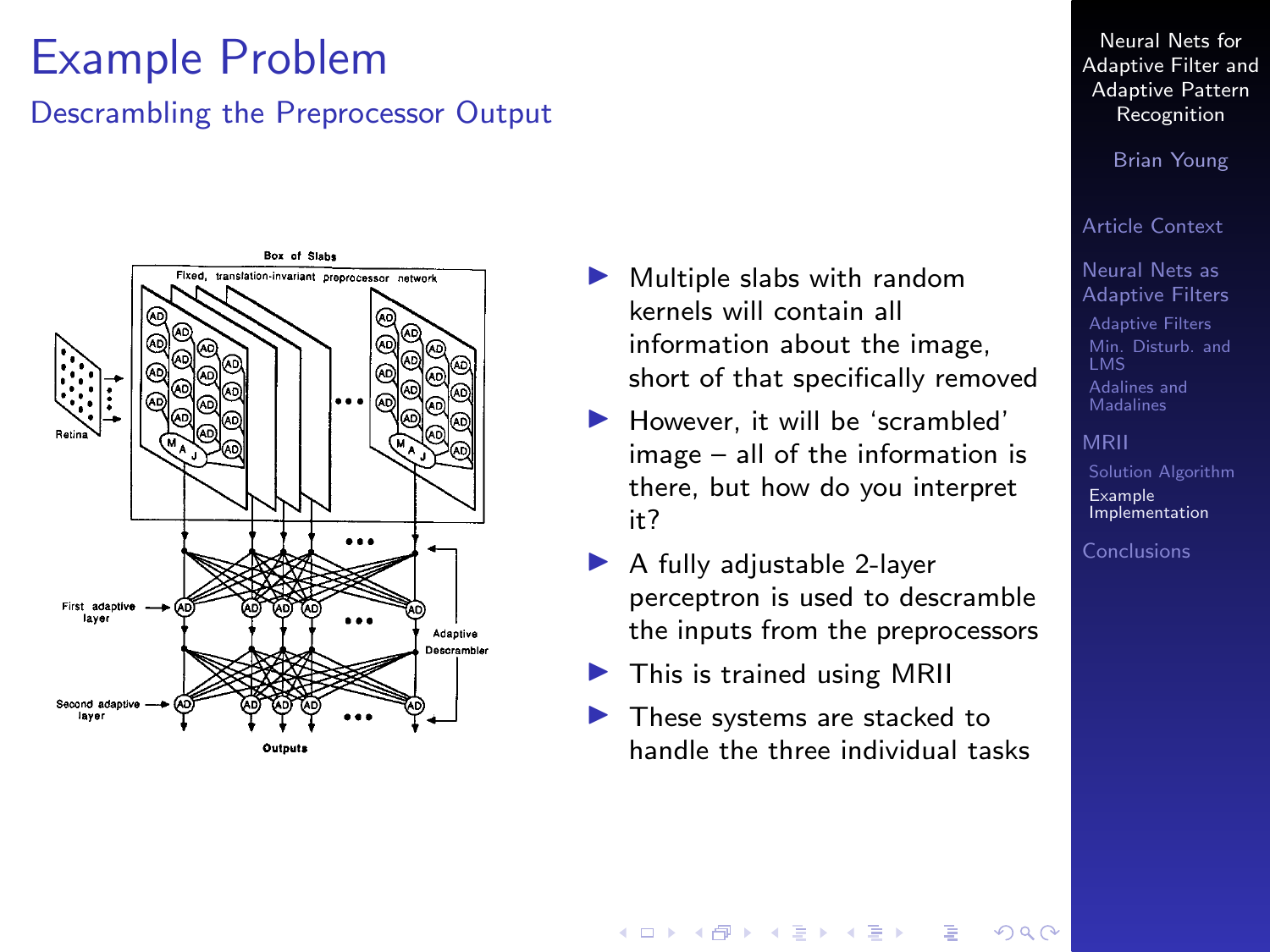# Example Problem

**Critique** 

- $\triangleright$  Maintains 12 layers, when typically only 3 are mathematically required to characterize any problem
- $\triangleright$  Forces an ungainly series of over-engineered structures rather than letting the training algorithm find internal representations
- $\triangleright$  An FFT would be a better way to handle translation and rotation – a straightforward MLP would likely generalize to a case that looks like an FFT
- $\triangleright$  Seems to be stuck in first-generation network thinking
- $\blacktriangleright$  However, it does represent the modularity Hinton discussed
- $\triangleright$  Reduces validity of the confirmation of MRII rule since this is a very specialized case

Neural Nets for [Adaptive Filter and](#page-0-0) Adaptive Pattern Recognition

Brian Young

[Article Context](#page-2-0)

Neural Nets as [Adaptive Filters](#page-3-0) [Adaptive Filters](#page-3-0) [Min. Disturb. and](#page-6-0) [Adalines and](#page-10-0) Madalines

[MRII](#page-16-0)

[Solution Algorithm](#page-17-0) Example [Implementation](#page-19-0)